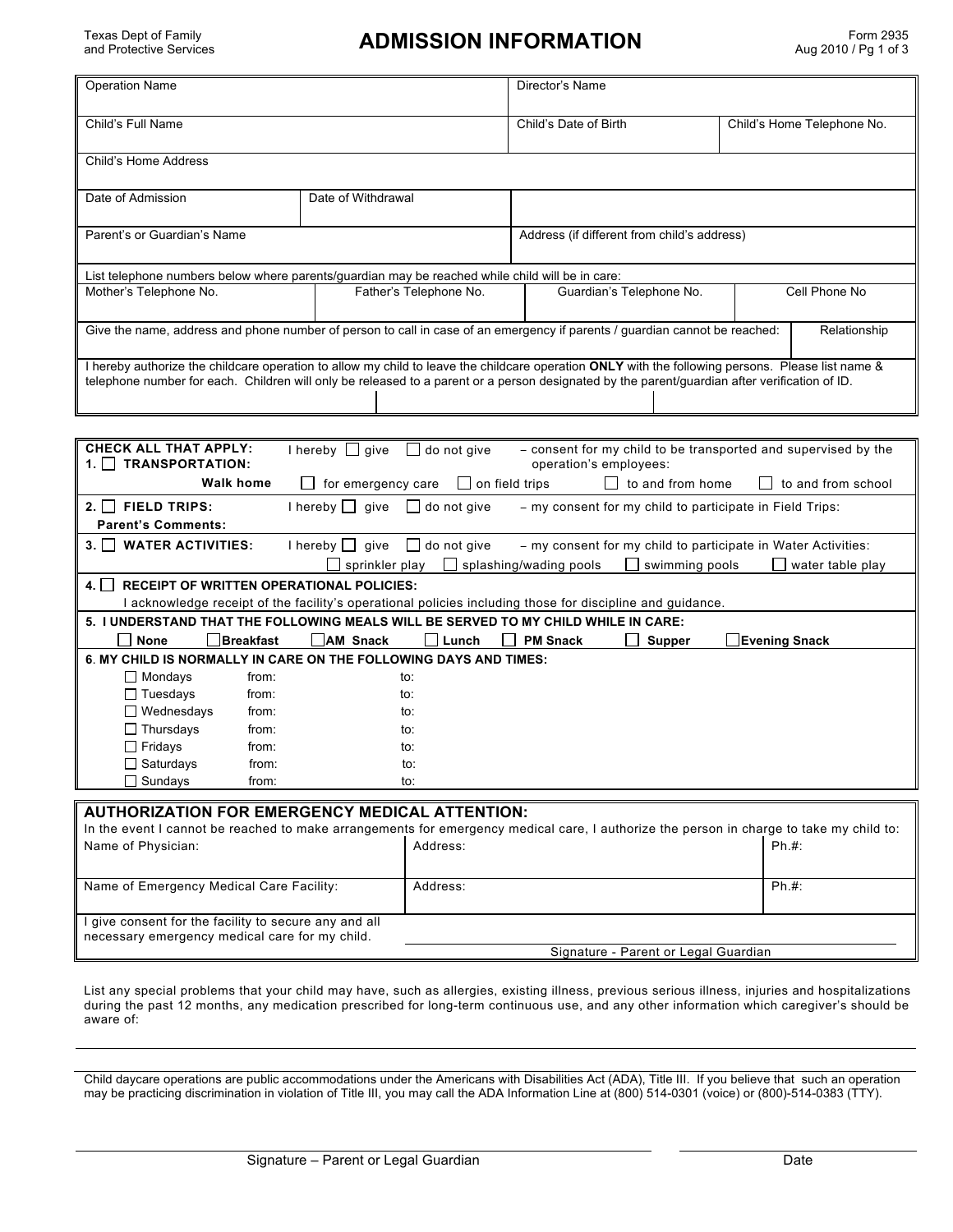# **ADMISSION INFORMATION**

|      | <b>SCHOOL AGE CHILDREN:</b><br>My child attends the following school: |                                                                                                                                                                                                                                                                                             |                                                          |                                      |                                                                                                                |  |  |
|------|-----------------------------------------------------------------------|---------------------------------------------------------------------------------------------------------------------------------------------------------------------------------------------------------------------------------------------------------------------------------------------|----------------------------------------------------------|--------------------------------------|----------------------------------------------------------------------------------------------------------------|--|--|
|      |                                                                       | Name of School and Address                                                                                                                                                                                                                                                                  | School Ph.#                                              |                                      |                                                                                                                |  |  |
|      | <b>CHECK ALL THAT APPLY:</b>                                          |                                                                                                                                                                                                                                                                                             |                                                          |                                      |                                                                                                                |  |  |
|      | Vision and Hearing screening records are also on file.                | His / her immunization record is on file at the school and all<br>required immunizations and/or tuberculosis test are current.                                                                                                                                                              | My child has permission to:<br>$\Box$ ride a bus, and/or |                                      | $\Box$ walk to or from school or home,<br>be released to the care of his/her<br>sibling(s) under 18 years old. |  |  |
|      | Name of $sibling(s)$ :                                                |                                                                                                                                                                                                                                                                                             |                                                          |                                      |                                                                                                                |  |  |
|      |                                                                       |                                                                                                                                                                                                                                                                                             |                                                          |                                      |                                                                                                                |  |  |
|      |                                                                       |                                                                                                                                                                                                                                                                                             |                                                          |                                      |                                                                                                                |  |  |
|      | <b>IMMUNIZATION RECORD:</b>                                           |                                                                                                                                                                                                                                                                                             |                                                          |                                      |                                                                                                                |  |  |
|      |                                                                       | $\Box$ I have provided the childcare operation with a copy of my child's most current immunization record.                                                                                                                                                                                  |                                                          |                                      |                                                                                                                |  |  |
|      |                                                                       |                                                                                                                                                                                                                                                                                             |                                                          |                                      |                                                                                                                |  |  |
|      |                                                                       |                                                                                                                                                                                                                                                                                             |                                                          |                                      |                                                                                                                |  |  |
|      |                                                                       | ADMISSION REQUIREMENT: If your child does not attend pre-kindergarten or school away from the child-care operation, one of the                                                                                                                                                              |                                                          |                                      |                                                                                                                |  |  |
|      |                                                                       | following must be presented when your child is admitted to the child-care operation or within one week of admission.                                                                                                                                                                        |                                                          |                                      |                                                                                                                |  |  |
|      | Please check only one option:                                         | 1. □ HEALTH-CARE PROFESSIONAL'S STATEMENT: I have examined the above named child within the past year and find that he / she is                                                                                                                                                             |                                                          |                                      |                                                                                                                |  |  |
|      | able to take part in the day care program.                            |                                                                                                                                                                                                                                                                                             |                                                          |                                      |                                                                                                                |  |  |
|      |                                                                       |                                                                                                                                                                                                                                                                                             |                                                          |                                      |                                                                                                                |  |  |
| 2. ⊔ |                                                                       | Health Care Professional's Signature<br>A signed and dated copy of a health care professional's statement is attached.                                                                                                                                                                      |                                                          |                                      | Date                                                                                                           |  |  |
|      |                                                                       | 3. □ Medical diagnosis and treatment conflict with the tenets and practices of a recognized religious organization, which I adhere to or am a                                                                                                                                               |                                                          |                                      |                                                                                                                |  |  |
|      |                                                                       | member of; I have attached a signed and dated affidavit stating this.                                                                                                                                                                                                                       |                                                          |                                      |                                                                                                                |  |  |
|      |                                                                       | $4.$ $\Box$ My child has been examined within the past year by a health care professional and is able to participate in the day care program.<br>Within 12 months of admission, I will obtain a health care professional's signed statement and will submit it to the child-care operation. |                                                          |                                      |                                                                                                                |  |  |
|      | Name and address of health care professional:                         |                                                                                                                                                                                                                                                                                             |                                                          |                                      |                                                                                                                |  |  |
|      |                                                                       |                                                                                                                                                                                                                                                                                             |                                                          |                                      |                                                                                                                |  |  |
|      |                                                                       |                                                                                                                                                                                                                                                                                             |                                                          |                                      |                                                                                                                |  |  |
|      |                                                                       |                                                                                                                                                                                                                                                                                             |                                                          |                                      |                                                                                                                |  |  |
|      |                                                                       | Signature - Parent or Legal Guardian                                                                                                                                                                                                                                                        |                                                          |                                      | Date                                                                                                           |  |  |
|      |                                                                       |                                                                                                                                                                                                                                                                                             |                                                          |                                      |                                                                                                                |  |  |
|      | <b>VISION</b>                                                         | R 20/                                                                                                                                                                                                                                                                                       |                                                          | $L$ 20/ $\_\_\_\_\_\_\_\_\_\_\_\_\_$ | PASS □ FAIL                                                                                                    |  |  |
|      | SIGNATURE                                                             |                                                                                                                                                                                                                                                                                             | DATE                                                     |                                      |                                                                                                                |  |  |
|      | <b>HEARING</b>                                                        | 1000 Hz<br>2000 Hz                                                                                                                                                                                                                                                                          |                                                          | 4000 Hz                              |                                                                                                                |  |  |
|      | R                                                                     |                                                                                                                                                                                                                                                                                             |                                                          |                                      | $\Box$ PASS $\Box$ FAIL                                                                                        |  |  |
|      | L                                                                     |                                                                                                                                                                                                                                                                                             |                                                          |                                      |                                                                                                                |  |  |